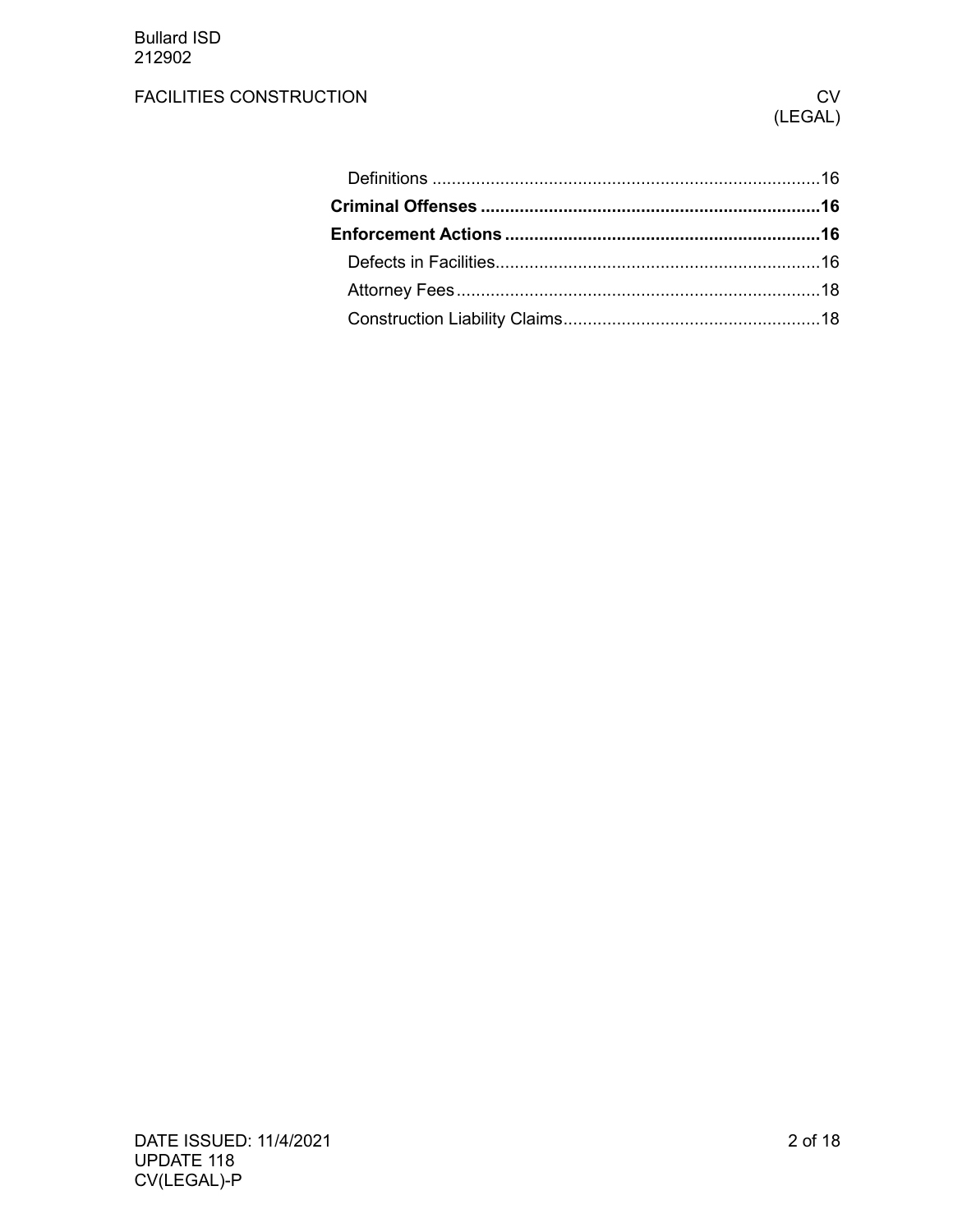<span id="page-2-3"></span><span id="page-2-2"></span><span id="page-2-1"></span><span id="page-2-0"></span>

|                                                 | Note:                                                                                                                                                                                                                                                                                                                           | For information on the new instructional facilities allot-<br>ment, see CBA.                                                                                                     |  |  |  |  |  |
|-------------------------------------------------|---------------------------------------------------------------------------------------------------------------------------------------------------------------------------------------------------------------------------------------------------------------------------------------------------------------------------------|----------------------------------------------------------------------------------------------------------------------------------------------------------------------------------|--|--|--|--|--|
|                                                 |                                                                                                                                                                                                                                                                                                                                 | For additional legal requirements applicable to pur-<br>chases with federal funds, see CBB.                                                                                      |  |  |  |  |  |
|                                                 |                                                                                                                                                                                                                                                                                                                                 | For information on procuring goods and services under<br>Education Code Chapter 44, see CH.                                                                                      |  |  |  |  |  |
|                                                 |                                                                                                                                                                                                                                                                                                                                 | For required vendor disclosures and contract provisions,<br>including prohibitions, see CHE.                                                                                     |  |  |  |  |  |
|                                                 |                                                                                                                                                                                                                                                                                                                                 | For provisions pertaining to criminal history record infor-<br>mation on contractors, see CJA(LEGAL).                                                                            |  |  |  |  |  |
|                                                 |                                                                                                                                                                                                                                                                                                                                 | For legal requirements related to energy savings perfor-<br>mance contracts, see CL.                                                                                             |  |  |  |  |  |
| <b>Definition</b>                               |                                                                                                                                                                                                                                                                                                                                 | "Public work contract" means a contract for constructing, altering,<br>or repairing a public building or carrying out or completing any pub-<br>lic work. Gov't Code 2253.001(4) |  |  |  |  |  |
| <b>Board Authority</b>                          | A district may adopt rules as necessary to implement Government<br>Code Chapter 2269. Gov't Code 2269.051                                                                                                                                                                                                                       |                                                                                                                                                                                  |  |  |  |  |  |
| Delegation of<br>Authority                      | The board may delegate its authority under Government Code<br>Chapter 2269 regarding an action authorized or required by Chap-<br>ter 2269 to a designated representative, committee, or other per-<br>son.                                                                                                                     |                                                                                                                                                                                  |  |  |  |  |  |
|                                                 | The district shall provide notice of the delegation, the limits of the<br>delegation, and the name or title of each designated person by rule<br>or in the request for bids, proposals, or qualifications or in an ad-<br>dendum to the request.                                                                                |                                                                                                                                                                                  |  |  |  |  |  |
|                                                 | Gov't Code 2269.053                                                                                                                                                                                                                                                                                                             |                                                                                                                                                                                  |  |  |  |  |  |
|                                                 | [For information regarding delegation in the event of a catastrophe,<br>emergency, or natural disaster, see CH.]                                                                                                                                                                                                                |                                                                                                                                                                                  |  |  |  |  |  |
| <b>Contracts Valued at</b><br>or Above \$50,000 | Except as provided by Education Code Chapter 44, Subchapter B,<br>all district contracts for the purchase of goods and services valued<br>at \$50,000 or more in the aggregate for each 12-month period shall<br>be made by the method, of the following methods, that provides<br>the best value for a district [see also CH]: |                                                                                                                                                                                  |  |  |  |  |  |
|                                                 | 1.                                                                                                                                                                                                                                                                                                                              | An interlocal contract. Education Code 44.031(a)(4) [See CH]                                                                                                                     |  |  |  |  |  |
|                                                 | 2.                                                                                                                                                                                                                                                                                                                              | A method provided by Government Code Chapter 2269 for<br>construction services. Education Code 44.031(a)(5)                                                                      |  |  |  |  |  |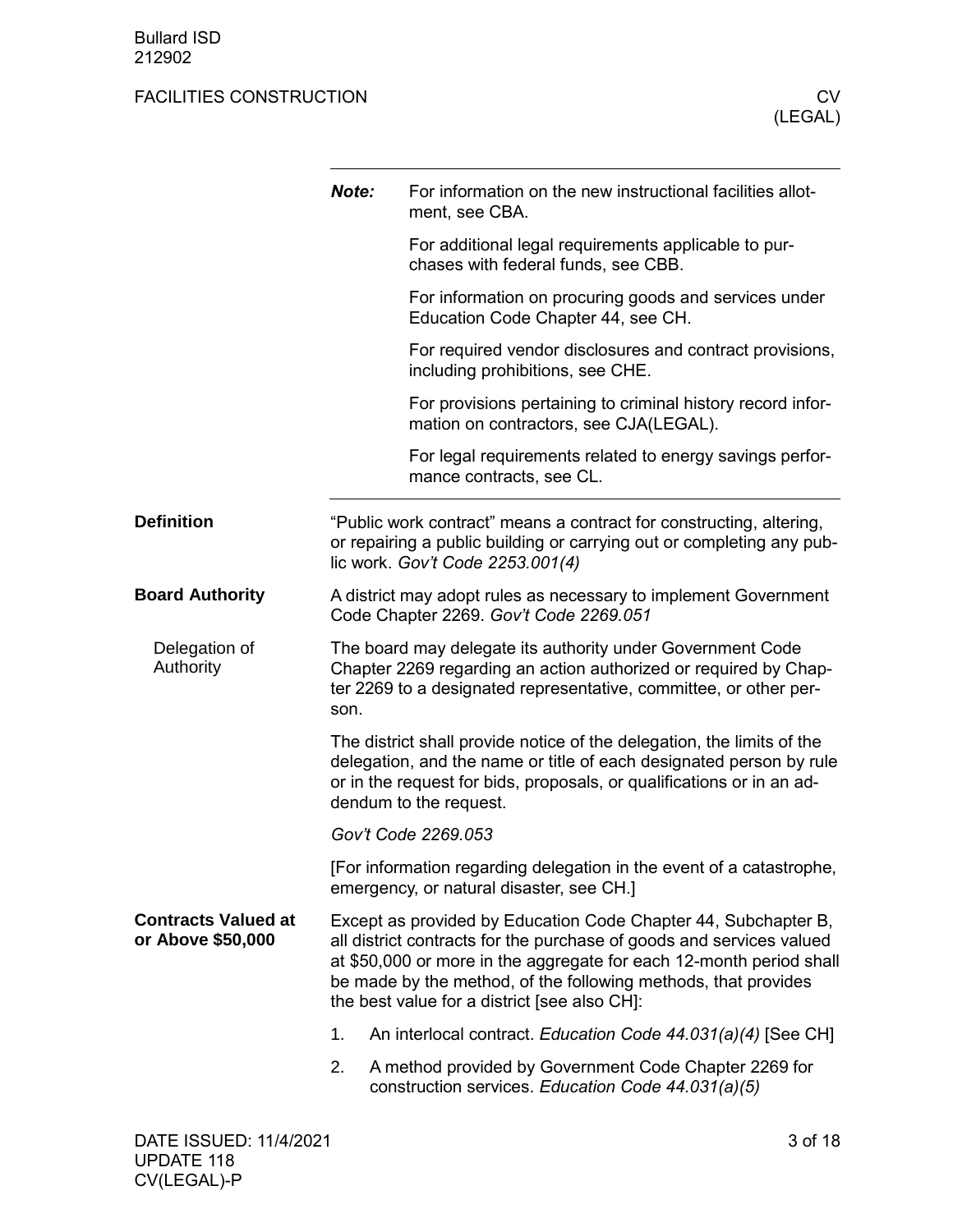<span id="page-3-2"></span><span id="page-3-1"></span><span id="page-3-0"></span>

|                                                                   |                                                                                                                                                                                                                                                                      | a.                                                                                                                                                                                                                                                                                                                                                                                                | Competitive bidding. Gov't Code 2269 Subch. C [See<br>CVA <sub>l</sub>                                                                                                                                                                 |  |  |
|-------------------------------------------------------------------|----------------------------------------------------------------------------------------------------------------------------------------------------------------------------------------------------------------------------------------------------------------------|---------------------------------------------------------------------------------------------------------------------------------------------------------------------------------------------------------------------------------------------------------------------------------------------------------------------------------------------------------------------------------------------------|----------------------------------------------------------------------------------------------------------------------------------------------------------------------------------------------------------------------------------------|--|--|
|                                                                   |                                                                                                                                                                                                                                                                      | b.                                                                                                                                                                                                                                                                                                                                                                                                | Competitive sealed proposals. Gov't Code 2269 Subch.<br>D [See CVB]                                                                                                                                                                    |  |  |
|                                                                   |                                                                                                                                                                                                                                                                      | c.                                                                                                                                                                                                                                                                                                                                                                                                | Construction manager-agent method. Gov't Code 2269<br>Subch. E [See CVC]                                                                                                                                                               |  |  |
|                                                                   |                                                                                                                                                                                                                                                                      | d.                                                                                                                                                                                                                                                                                                                                                                                                | Construction manager-at-risk method. Gov't Code 2269<br>Subch. F [See CVD]                                                                                                                                                             |  |  |
|                                                                   |                                                                                                                                                                                                                                                                      | е.                                                                                                                                                                                                                                                                                                                                                                                                | Design-build method. Gov't Code 2269 Subch. G [See<br>CVE <sub>l</sub>                                                                                                                                                                 |  |  |
|                                                                   |                                                                                                                                                                                                                                                                      | f.                                                                                                                                                                                                                                                                                                                                                                                                | Job order contracting. Gov't Code 2269 Subch. I [See<br>CVF1                                                                                                                                                                           |  |  |
|                                                                   | 3.                                                                                                                                                                                                                                                                   |                                                                                                                                                                                                                                                                                                                                                                                                   | The reverse auction procedure as defined by Government<br>Code 2155.062(d). Education Code 44.031(a)(6) [See CH]                                                                                                                       |  |  |
|                                                                   |                                                                                                                                                                                                                                                                      |                                                                                                                                                                                                                                                                                                                                                                                                   | Education Code 44.031(a); Gov't Code Ch. 2269                                                                                                                                                                                          |  |  |
| <b>Exceptions</b><br>Emergency<br>Damage or<br><b>Destruction</b> |                                                                                                                                                                                                                                                                      |                                                                                                                                                                                                                                                                                                                                                                                                   | For information on procurement options when school equipment, a<br>facility, or personal property is destroyed or severely damaged as a<br>result of an unforeseen catastrophe or emergency, under Educa-<br>tion Code 44.031, see CH. |  |  |
| Contracts<br>Requiring a Bond                                     |                                                                                                                                                                                                                                                                      | A reverse auction procedure may not be used to obtain services re-<br>lated to a public work contract for which a bond is required under<br>Government Code 2253.021 [see Payment and Performance<br>Bonds, below]. "Reverse auction procedure" has the meaning as-<br>signed by Government Code 2155.062 or a procedure similar to<br>that described by Section 2155.062. Gov't Code 2253.021(h) |                                                                                                                                                                                                                                        |  |  |
| <b>Notice Publication</b>                                         |                                                                                                                                                                                                                                                                      |                                                                                                                                                                                                                                                                                                                                                                                                   | A board shall advertise or publish notice of requests for bids, pro-<br>posals, or qualifications in a manner prescribed by law.                                                                                                       |  |  |
|                                                                   | For a contract entered into by a board under a method provided by<br>Government Code 2269, the board shall publish notice of the time<br>and place the bid or proposal or request for qualifications will be re-<br>ceived and opened in a manner prescribed by law. |                                                                                                                                                                                                                                                                                                                                                                                                   |                                                                                                                                                                                                                                        |  |  |
|                                                                   |                                                                                                                                                                                                                                                                      |                                                                                                                                                                                                                                                                                                                                                                                                   | Gov't Code 2269.052(a)-(b)                                                                                                                                                                                                             |  |  |
|                                                                   |                                                                                                                                                                                                                                                                      |                                                                                                                                                                                                                                                                                                                                                                                                   | [See CH for additional notice publication requirements.]                                                                                                                                                                               |  |  |
| <b>Contract Selection</b><br><b>Criteria</b>                      |                                                                                                                                                                                                                                                                      |                                                                                                                                                                                                                                                                                                                                                                                                   | In determining the award of a contract under Government Code<br>Chapter 2269, the district shall consider and apply:                                                                                                                   |  |  |
|                                                                   | 1.                                                                                                                                                                                                                                                                   |                                                                                                                                                                                                                                                                                                                                                                                                   | Any existing laws, including any criteria, related to historically<br>underutilized businesses; and                                                                                                                                    |  |  |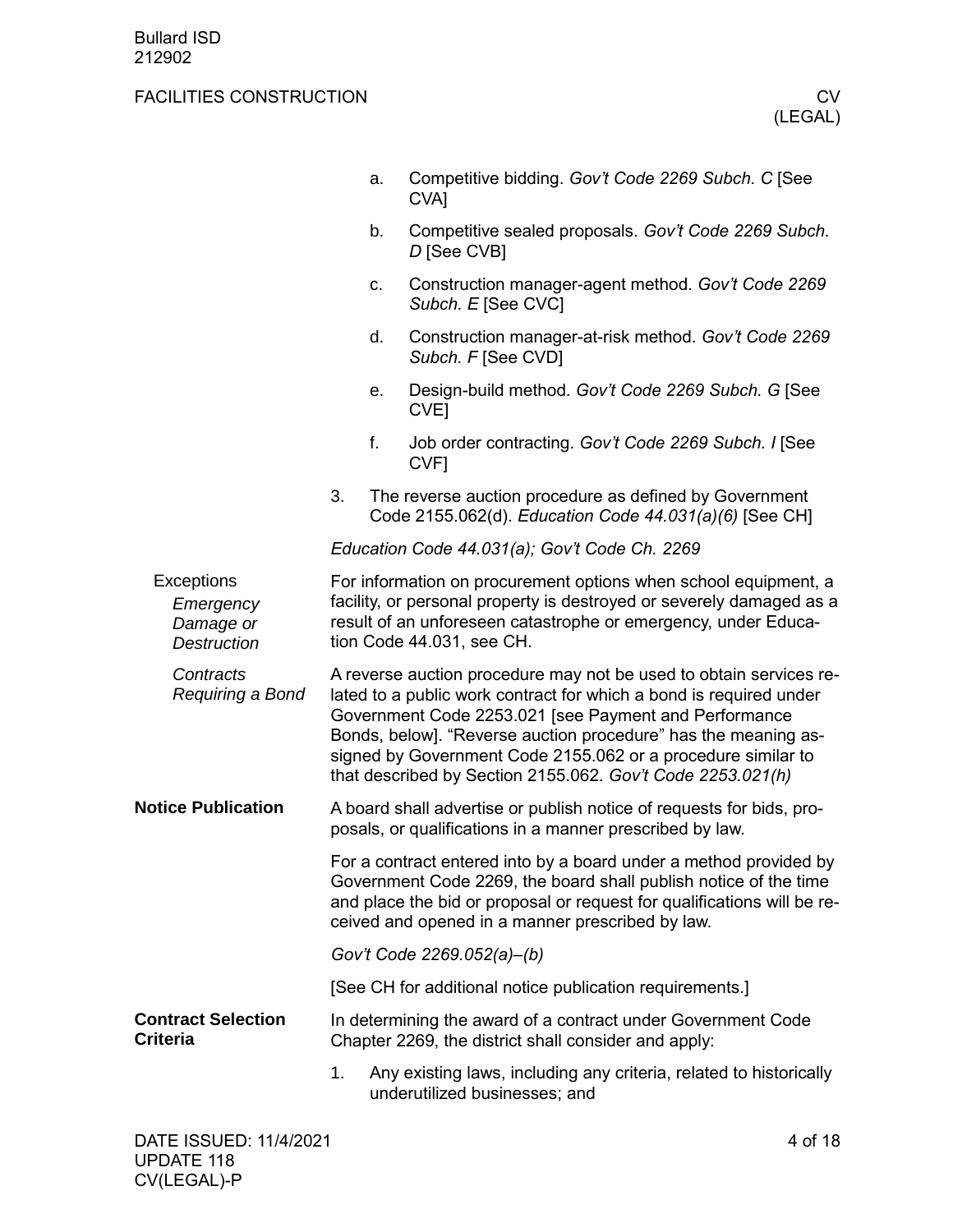<span id="page-4-4"></span><span id="page-4-3"></span><span id="page-4-2"></span><span id="page-4-1"></span><span id="page-4-0"></span>

|                                                                                                          | 2.                                                                                                                                      | Any existing laws, rules, or applicable municipal charters, in-<br>cluding laws applicable to local governments, related to the<br>use of women, minority, small, or disadvantaged businesses.                                                    |  |  |  |  |
|----------------------------------------------------------------------------------------------------------|-----------------------------------------------------------------------------------------------------------------------------------------|---------------------------------------------------------------------------------------------------------------------------------------------------------------------------------------------------------------------------------------------------|--|--|--|--|
|                                                                                                          | In determining the award of a contract, the district may consider:                                                                      |                                                                                                                                                                                                                                                   |  |  |  |  |
|                                                                                                          | 1.                                                                                                                                      | The price.                                                                                                                                                                                                                                        |  |  |  |  |
|                                                                                                          | 2.                                                                                                                                      | The offeror's experience and reputation.                                                                                                                                                                                                          |  |  |  |  |
|                                                                                                          | 3.                                                                                                                                      | The quality of the offeror's goods or services.                                                                                                                                                                                                   |  |  |  |  |
|                                                                                                          | 4.                                                                                                                                      | The impact on the ability of the district to comply with rules re-<br>lating to historically underutilized businesses.                                                                                                                            |  |  |  |  |
|                                                                                                          | 5.                                                                                                                                      | The offeror's safety record.                                                                                                                                                                                                                      |  |  |  |  |
|                                                                                                          | 6.                                                                                                                                      | The offeror's proposed personnel.                                                                                                                                                                                                                 |  |  |  |  |
|                                                                                                          | 7.                                                                                                                                      | Whether the offeror's financial capability is appropriate to the<br>size and scope of the project.                                                                                                                                                |  |  |  |  |
|                                                                                                          | 8.                                                                                                                                      | Any other relevant factor specifically listed in the request for<br>bids, proposals, or qualifications.                                                                                                                                           |  |  |  |  |
|                                                                                                          | Gov't Code 2269.055                                                                                                                     |                                                                                                                                                                                                                                                   |  |  |  |  |
| <b>Using Method Other</b><br><b>Than Competitive</b><br><b>Bidding</b><br><b>Determine Best</b><br>Value |                                                                                                                                         | The board that considers a construction contract using a method<br>authorized by Government Code Chapter 2269 other than competi-<br>tive bidding must, before advertising, determine which method pro-<br>vides the best value for the district. |  |  |  |  |
| <b>Publish Criteria</b>                                                                                  |                                                                                                                                         | The district shall base its selection among offerors on applicable<br>criteria listed for the particular method used. The district shall pub-<br>lish in the request for proposals or qualifications:                                             |  |  |  |  |
|                                                                                                          | 1.                                                                                                                                      | The criteria that will be used to evaluate the offerors;                                                                                                                                                                                          |  |  |  |  |
|                                                                                                          | 2.                                                                                                                                      | The applicable weighted value for each criterion; and                                                                                                                                                                                             |  |  |  |  |
|                                                                                                          | 3.                                                                                                                                      | A detailed methodology for scoring each criterion.                                                                                                                                                                                                |  |  |  |  |
| <b>Make Evaluations</b><br>Public                                                                        |                                                                                                                                         | The district shall document the basis of its selection and shall<br>make the evaluations public not later than the seventh day after the<br>date the contract is awarded.                                                                         |  |  |  |  |
|                                                                                                          |                                                                                                                                         | Gov't Code 2269.056                                                                                                                                                                                                                               |  |  |  |  |
| <b>Submission</b>                                                                                        | A person who submits a bid, proposal, or qualification to a govern-<br>mental entity shall seal it before delivery. Gov't Code 2269.059 |                                                                                                                                                                                                                                                   |  |  |  |  |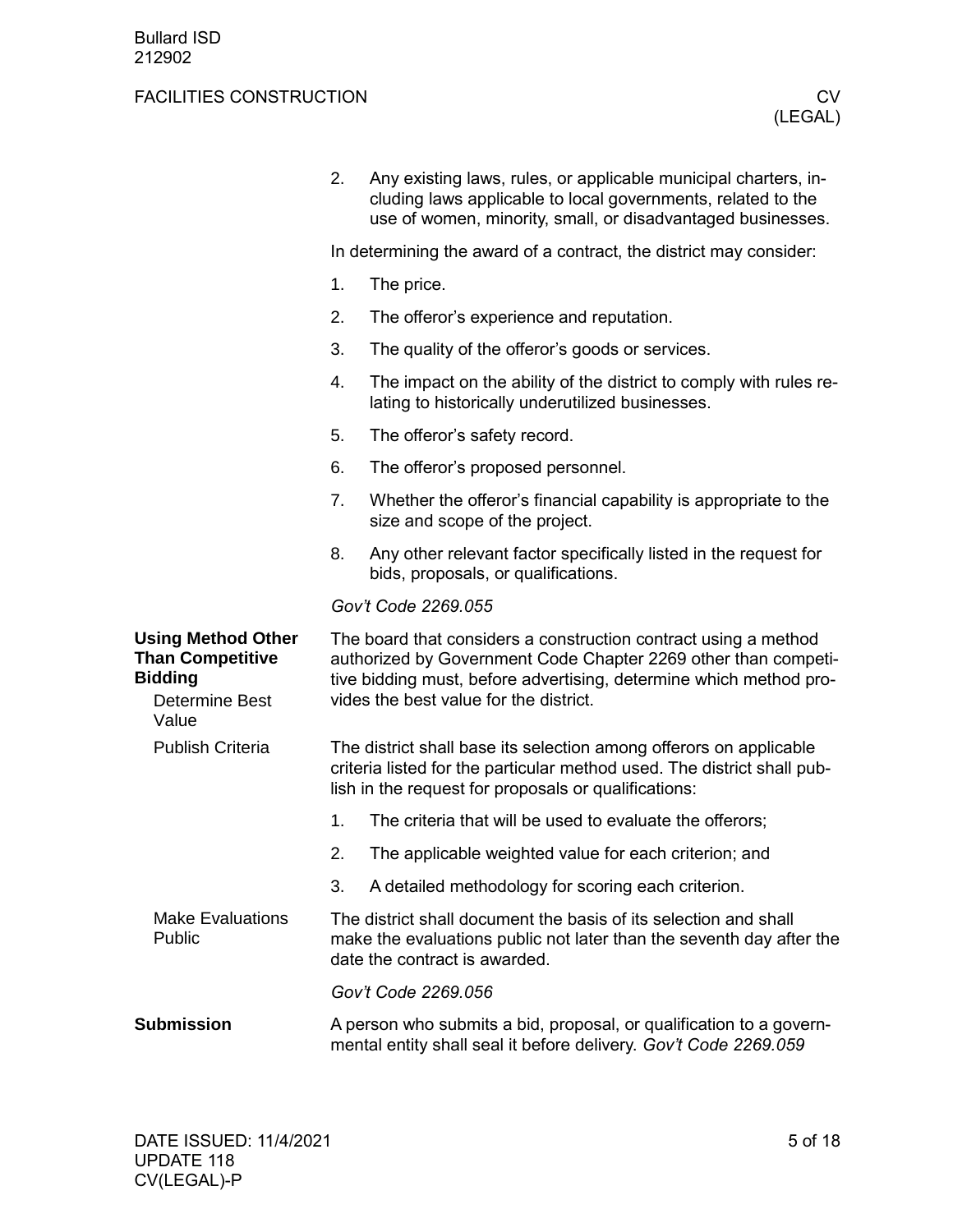<span id="page-5-4"></span><span id="page-5-3"></span><span id="page-5-2"></span><span id="page-5-1"></span><span id="page-5-0"></span>

| <b>Bullard ISD</b><br>212902                                        |                                                                                                                                                                                                                                                                                                                            |                                                                                                                                                                                                                                                                    |  |  |  |
|---------------------------------------------------------------------|----------------------------------------------------------------------------------------------------------------------------------------------------------------------------------------------------------------------------------------------------------------------------------------------------------------------------|--------------------------------------------------------------------------------------------------------------------------------------------------------------------------------------------------------------------------------------------------------------------|--|--|--|
| <b>FACILITIES CONSTRUCTION</b>                                      |                                                                                                                                                                                                                                                                                                                            | CV.<br>(LEGAL)                                                                                                                                                                                                                                                     |  |  |  |
| <b>Documents Related</b><br>to Evaluation and<br>Ranking            | An offeror who submits a bid, proposal, or response to a request<br>for qualifications for a construction contract under Government<br>Code Chapter 2269 may, after the contract is awarded, make a re-<br>quest in writing to the district to provide documents related to the<br>evaluation of the offeror's submission. |                                                                                                                                                                                                                                                                    |  |  |  |
|                                                                     |                                                                                                                                                                                                                                                                                                                            | Not later than the 30th day after the date a request is made, the<br>district shall deliver to the offeror the documents relating to the<br>evaluation of the submission including, if applicable, its ranking of<br>the submission.                               |  |  |  |
|                                                                     |                                                                                                                                                                                                                                                                                                                            | Gov't Code 2269.060                                                                                                                                                                                                                                                |  |  |  |
| <b>Uniform General</b><br><b>Conditions for</b><br><b>Contracts</b> | After reviewing the uniform general conditions adopted by the<br>Texas Facilities Commission under Government Code 2166.302, a<br>school district may adopt uniform general conditions to be incorpo-<br>rated in all district building construction contracts. Education Code<br>44.035                                   |                                                                                                                                                                                                                                                                    |  |  |  |
| <b>Right to Work</b>                                                | While engaged in procuring goods or services, awarding a con-<br>tract, or overseeing procurement or construction for a public work<br>or public improvement under Government Code Chapter 2269, a<br>district:                                                                                                            |                                                                                                                                                                                                                                                                    |  |  |  |
|                                                                     | 1.                                                                                                                                                                                                                                                                                                                         | May not consider whether a person is a member of or has an-<br>other relationship with any organization; and                                                                                                                                                       |  |  |  |
|                                                                     | 2.                                                                                                                                                                                                                                                                                                                         | Shall ensure that its bid specifications and any subsequent<br>contract or other agreement do not deny or diminish the right<br>of a person to work because of the person's membership or<br>other relationship status with respect to an organization.            |  |  |  |
|                                                                     | Gov't Code 2269.054                                                                                                                                                                                                                                                                                                        |                                                                                                                                                                                                                                                                    |  |  |  |
| Collective<br>Bargaining                                            | A district awarding a public work contract funded with state money,<br>including the issuance of debt guaranteed by the state, may not:                                                                                                                                                                                    |                                                                                                                                                                                                                                                                    |  |  |  |
|                                                                     | 1.                                                                                                                                                                                                                                                                                                                         | Prohibit, require, discourage, or encourage a person bidding<br>on the public work contract, including a contractor or subcon-<br>tractor, from entering into or adhering to an agreement with a<br>collective bargaining organization relating to the project; or |  |  |  |
|                                                                     | 2.                                                                                                                                                                                                                                                                                                                         | Discriminate against a person described by item 1 based on<br>the person's involvement in the agreement, including the per-<br>son's status or lack of status as a party to the agreement or<br>willingness or refusal to enter into the agreement.                |  |  |  |
|                                                                     | Gov't Code 2269.0541(a)                                                                                                                                                                                                                                                                                                    |                                                                                                                                                                                                                                                                    |  |  |  |
| <b>Out-of-State Bidders</b>                                         |                                                                                                                                                                                                                                                                                                                            | For legal requirements regarding out-of-state bidders, see CH.                                                                                                                                                                                                     |  |  |  |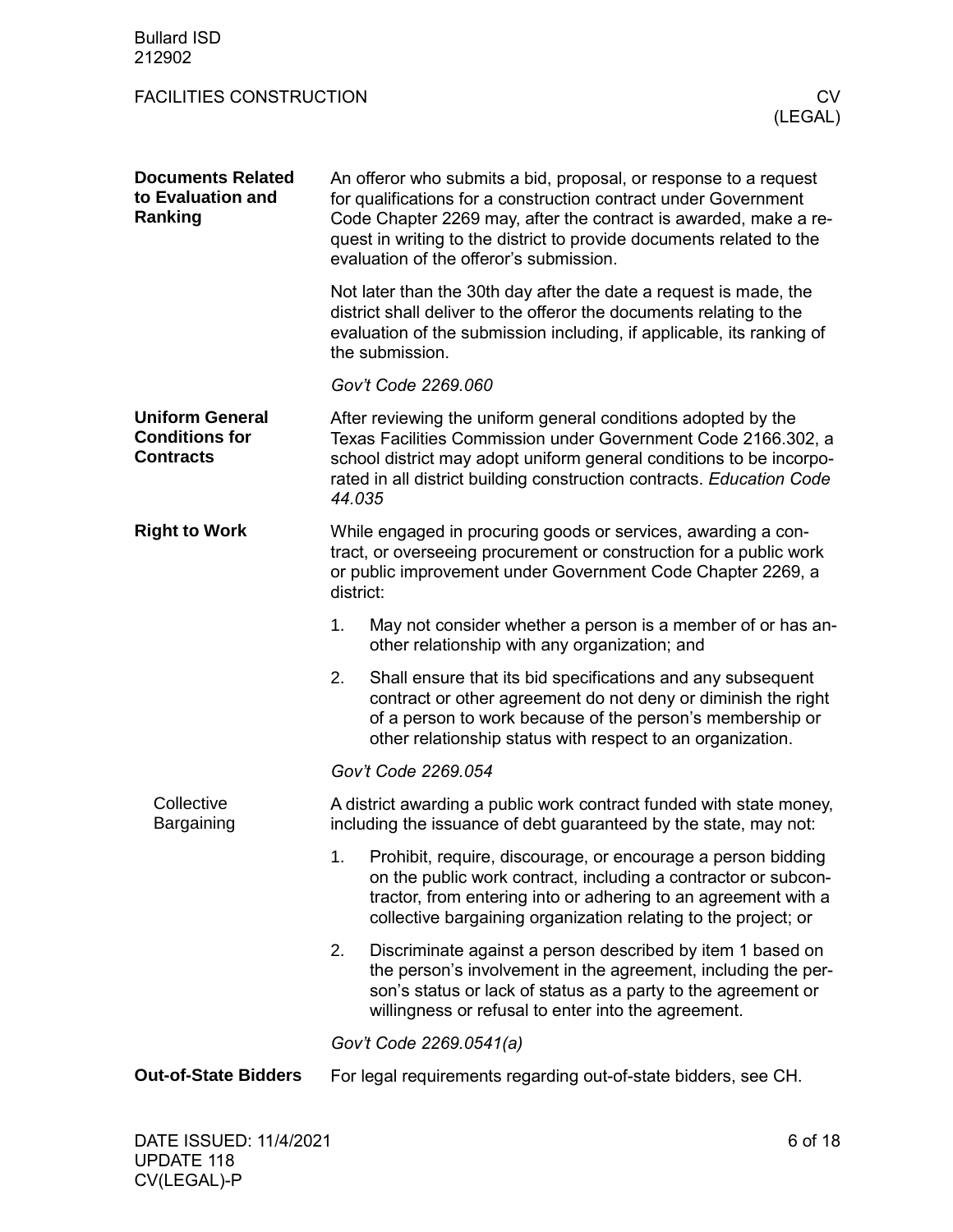<span id="page-6-4"></span><span id="page-6-3"></span><span id="page-6-2"></span><span id="page-6-1"></span><span id="page-6-0"></span>

| <b>Change Orders</b>                               | If a change in plans or specifications is necessary after the perfor-<br>mance of a contract is begun or if it is necessary to decrease or in-<br>crease the quantity of work to be performed or of materials, equip-<br>ment, or supplies to be furnished, the district may approve change<br>orders making the changes. The district may grant general author-<br>ity to an administrative official to approve the change orders.                       |  |  |  |  |
|----------------------------------------------------|-----------------------------------------------------------------------------------------------------------------------------------------------------------------------------------------------------------------------------------------------------------------------------------------------------------------------------------------------------------------------------------------------------------------------------------------------------------|--|--|--|--|
|                                                    | The total contract price may not be increased because of the<br>changes unless additional money for increased costs is approved<br>for that purpose from available money or is provided for by the au-<br>thorization of the issuance of time warrants.                                                                                                                                                                                                   |  |  |  |  |
|                                                    | A contract with an original contract price of \$1 million or more may<br>not be increased by more than 25 percent. If a change order for a<br>contract with an original contract price of less than \$1 million in-<br>creases the contract amount to \$1 million or more, the total of the<br>subsequent change orders may not increase the revised contract<br>amount by more than 25 percent of the original contract price.                           |  |  |  |  |
|                                                    | Education Code 44.0411                                                                                                                                                                                                                                                                                                                                                                                                                                    |  |  |  |  |
| Inspection,<br>Verification, and<br><b>Testing</b> | Independently of the contractor, construction manager-at-risk, or<br>design-build firm, a district shall provide or contract for the con-<br>struction materials engineering, testing, and inspection services<br>and the verification testing services necessary for acceptance of<br>the facility by the district. The district shall select the services for<br>which it contracts in accordance with Government Code 2254.004.<br>Gov't Code 2269.058 |  |  |  |  |
| <b>Impact Fees</b>                                 | A district is not required to pay impact fees imposed under Local<br>Government Code Chapter 395 unless the board consents to the<br>payment of the fees by entering a contract with the political subdivi-<br>sion that imposes the fees. The contract may contain terms the<br>board considers advisable to provide for the payment of the fees.<br>Local Gov't Code 395.022                                                                            |  |  |  |  |
| <b>Professional</b><br><b>Services</b>             | An architect or engineer required to be selected or designated un-<br>der Government Code Chapter 2269 has full responsibility for com-                                                                                                                                                                                                                                                                                                                   |  |  |  |  |
| Architects and<br>Engineers                        | plying with Occupations Code Chapter 1051 or 1001, as applica-<br>ble.                                                                                                                                                                                                                                                                                                                                                                                    |  |  |  |  |
|                                                    | If the selected or designated architect or engineer is not a full-time<br>employee of the district, the district shall select the architect or en-<br>gineer on the basis of demonstrated competence and qualifications<br>as provided by Government Code 2254.004 [see Procuring Profes-<br>sional Services, below].                                                                                                                                     |  |  |  |  |
|                                                    | Gov't Code 2269.057                                                                                                                                                                                                                                                                                                                                                                                                                                       |  |  |  |  |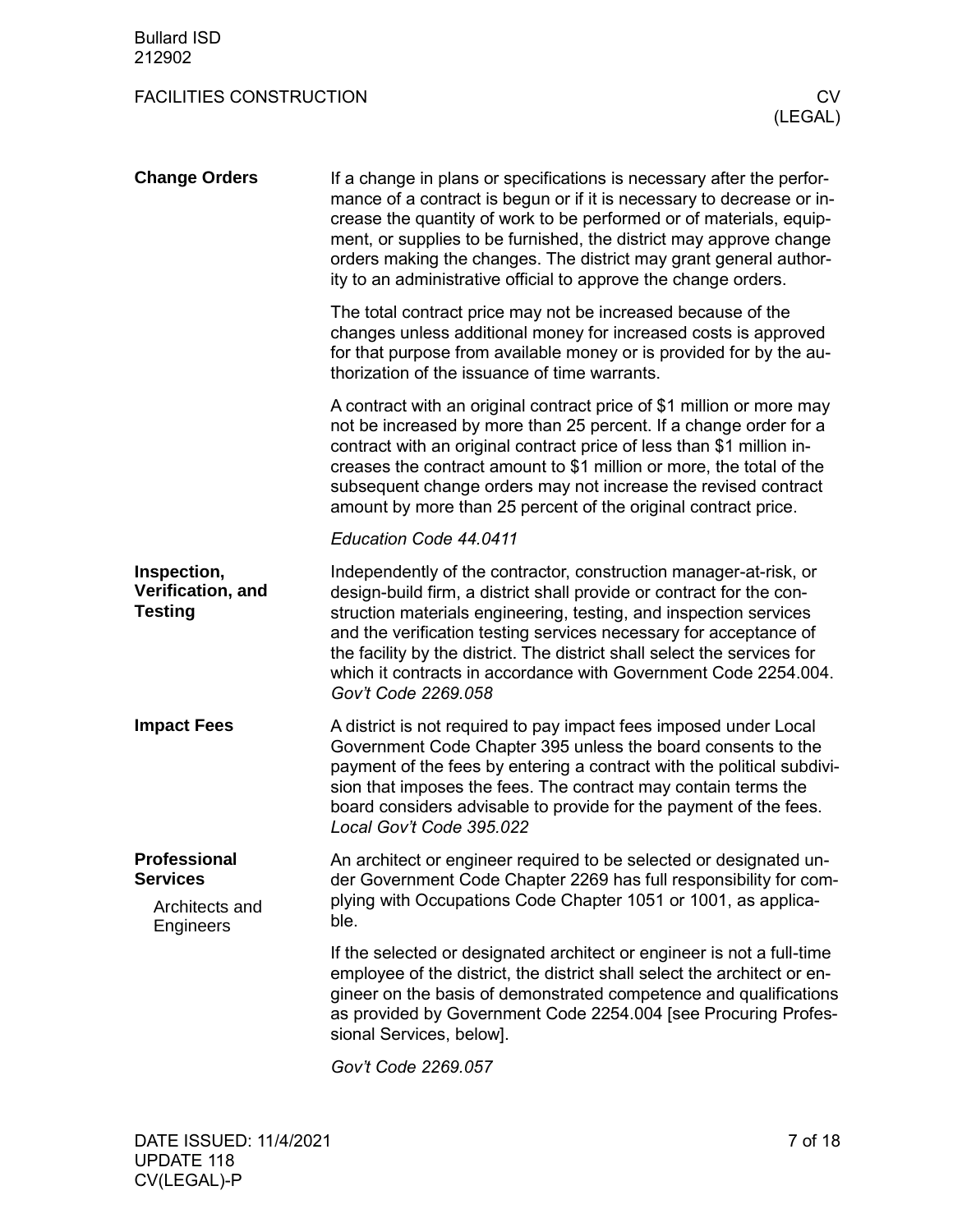| Registered<br>Architect | An architectural plan or specification for any of the following may<br>be prepared only by an architect:                                                                                                                                                                                                                                                                                                                                                                        |                                                                                 |     |                                                                                                                                                        |  |  |  |
|-------------------------|---------------------------------------------------------------------------------------------------------------------------------------------------------------------------------------------------------------------------------------------------------------------------------------------------------------------------------------------------------------------------------------------------------------------------------------------------------------------------------|---------------------------------------------------------------------------------|-----|--------------------------------------------------------------------------------------------------------------------------------------------------------|--|--|--|
|                         | 1.                                                                                                                                                                                                                                                                                                                                                                                                                                                                              | A new building having construction costs exceeding \$100,000<br>that is to be:  |     |                                                                                                                                                        |  |  |  |
|                         |                                                                                                                                                                                                                                                                                                                                                                                                                                                                                 | a.                                                                              |     | Constructed and owned by a district; and                                                                                                               |  |  |  |
|                         |                                                                                                                                                                                                                                                                                                                                                                                                                                                                                 | b.                                                                              |     | Used for education, assembly, or office occupancy; or                                                                                                  |  |  |  |
|                         | 2.                                                                                                                                                                                                                                                                                                                                                                                                                                                                              | An alteration or addition having construction costs exceeding<br>\$50,000 that: |     |                                                                                                                                                        |  |  |  |
|                         |                                                                                                                                                                                                                                                                                                                                                                                                                                                                                 | a.                                                                              |     | Is to be made to an existing building that:                                                                                                            |  |  |  |
|                         |                                                                                                                                                                                                                                                                                                                                                                                                                                                                                 |                                                                                 | (1) | Is owned by a district; and                                                                                                                            |  |  |  |
|                         |                                                                                                                                                                                                                                                                                                                                                                                                                                                                                 |                                                                                 | (2) | Is or will be used for education, assembly, or office<br>occupancy; and                                                                                |  |  |  |
|                         |                                                                                                                                                                                                                                                                                                                                                                                                                                                                                 | b.                                                                              |     | Requires the removal, relocation, or addition of a wall or<br>partition or the alteration or addition of an exit.                                      |  |  |  |
|                         | This provision does not prohibit an owner of a building from con-<br>tracting with an architect or engineer as the prime design profes-<br>sional for a building construction, alteration, or addition project.<br>Designation as the prime design professional does not expand the<br>scope of practice of an architect or engineer beyond the scope of<br>practice that the architect or engineer is authorized to practice un-<br>der Occupations Code Chapter 1001 or 1051. |                                                                                 |     |                                                                                                                                                        |  |  |  |
|                         | Occupations Code 1051.703; 22 TAC 1.212                                                                                                                                                                                                                                                                                                                                                                                                                                         |                                                                                 |     |                                                                                                                                                        |  |  |  |
| Registered<br>Engineer  | A district may not construct a public work involving engineering in<br>which the public health, welfare, or safety is involved, unless:                                                                                                                                                                                                                                                                                                                                         |                                                                                 |     |                                                                                                                                                        |  |  |  |
|                         | The engineering plans, specifications, and estimates have<br>1.<br>been prepared by an engineer; and                                                                                                                                                                                                                                                                                                                                                                            |                                                                                 |     |                                                                                                                                                        |  |  |  |
|                         | 2.                                                                                                                                                                                                                                                                                                                                                                                                                                                                              |                                                                                 |     | The engineering construction is to be performed under the di-<br>rect supervision of an engineer.                                                      |  |  |  |
|                         | Occupations Code 1001.407                                                                                                                                                                                                                                                                                                                                                                                                                                                       |                                                                                 |     |                                                                                                                                                        |  |  |  |
|                         | The following work is exempt from Occupations Code Chapter<br>1001 (Texas Engineering Practice Act):                                                                                                                                                                                                                                                                                                                                                                            |                                                                                 |     |                                                                                                                                                        |  |  |  |
|                         | 1.                                                                                                                                                                                                                                                                                                                                                                                                                                                                              |                                                                                 |     | A public work that involves electrical or mechanical engineer-<br>ing, if the contemplated expense for the completed project is<br>\$8,000 or less; or |  |  |  |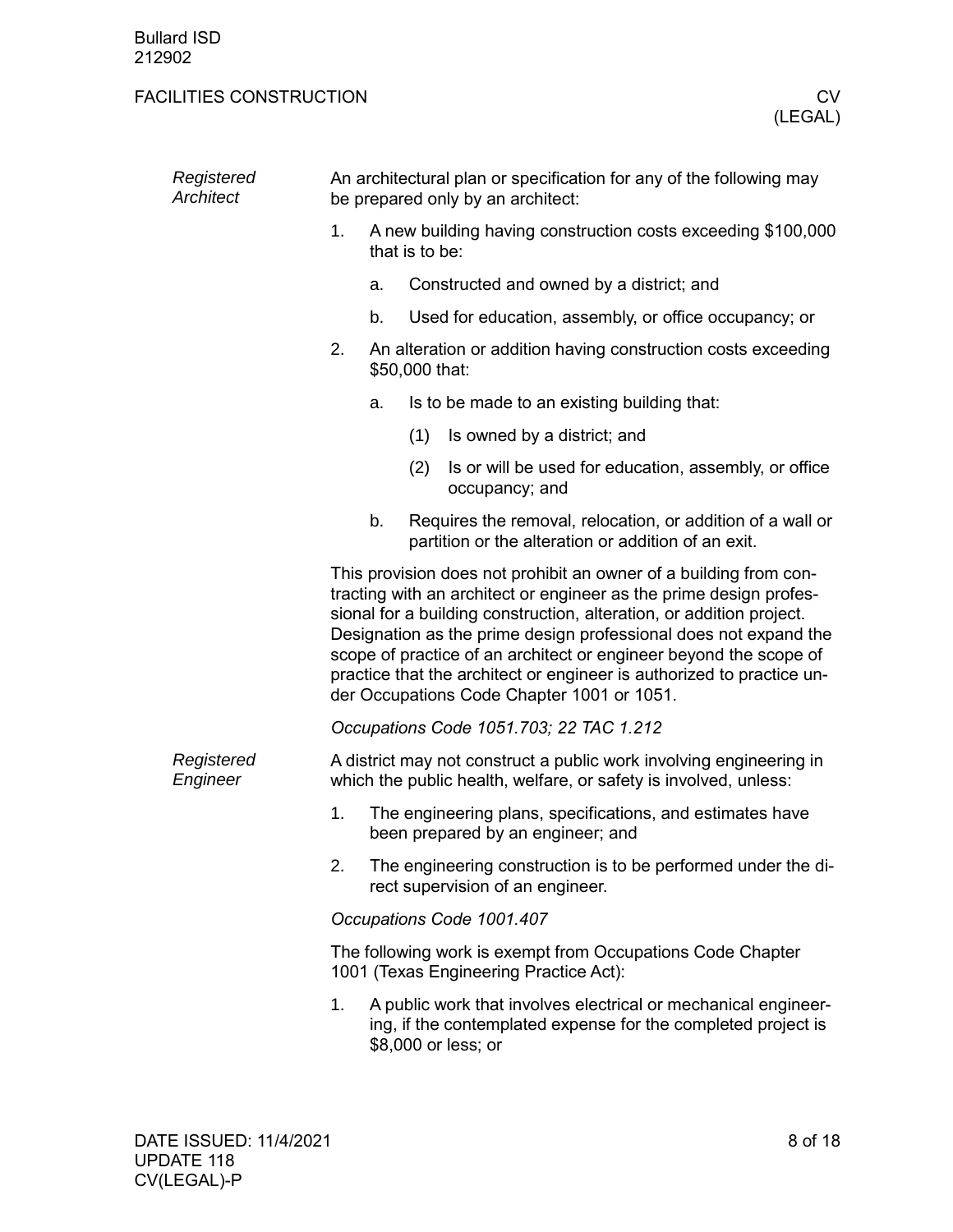<span id="page-8-0"></span>

|                                                                 | 2.                                                                                                                                                                                                                                                                                                                                                                                                                                                                                               | A public work that does not involve electrical or mechanical<br>engineering, if the contemplated expense for the completed<br>project is \$20,000 or less.                                                 |  |  |  |  |  |  |
|-----------------------------------------------------------------|--------------------------------------------------------------------------------------------------------------------------------------------------------------------------------------------------------------------------------------------------------------------------------------------------------------------------------------------------------------------------------------------------------------------------------------------------------------------------------------------------|------------------------------------------------------------------------------------------------------------------------------------------------------------------------------------------------------------|--|--|--|--|--|--|
|                                                                 |                                                                                                                                                                                                                                                                                                                                                                                                                                                                                                  | Occupations Code 1001.053                                                                                                                                                                                  |  |  |  |  |  |  |
| Certification for<br>Purchases<br><b>Through</b><br>Purchasing  | A district may not enter into a contract to purchase construction-re-<br>lated goods or services through a purchasing cooperative under<br>Government Code Chapter 791 in an amount greater than \$50,000<br>unless a person designated by the district certifies in writing that:                                                                                                                                                                                                               |                                                                                                                                                                                                            |  |  |  |  |  |  |
| Cooperatives                                                    | 1.                                                                                                                                                                                                                                                                                                                                                                                                                                                                                               | The project for which the construction-related goods or ser-<br>vices are being procured does not require the preparation of<br>plans and specifications under Occupation Code Chapter<br>1001 or 1051; or |  |  |  |  |  |  |
|                                                                 | 2.                                                                                                                                                                                                                                                                                                                                                                                                                                                                                               | The plans and specifications required under Occupation Code<br>Chapters 1001 and 1051 have been prepared.                                                                                                  |  |  |  |  |  |  |
|                                                                 | "Purchasing cooperative" means a group purchasing organization<br>that governmental entities join as members and the managing en-<br>tity of which receives fees from members or vendors.                                                                                                                                                                                                                                                                                                        |                                                                                                                                                                                                            |  |  |  |  |  |  |
|                                                                 | Gov't Code 791.011(j) [See CH for more information on interlocal<br>contracts and purchasing cooperatives.]                                                                                                                                                                                                                                                                                                                                                                                      |                                                                                                                                                                                                            |  |  |  |  |  |  |
| Procuring<br>Architectural or<br>Engineering<br><b>Services</b> | Education Code 44.031 does not apply to a contract for profes-<br>sional services rendered, including the services of an architect. Ed-<br>ucation Code 44.031(f) [See CH for information on the Professional<br>Services Procurement Act generally.]                                                                                                                                                                                                                                            |                                                                                                                                                                                                            |  |  |  |  |  |  |
|                                                                 | In procuring architectural, engineering, or land-surveying services,<br>a district shall:                                                                                                                                                                                                                                                                                                                                                                                                        |                                                                                                                                                                                                            |  |  |  |  |  |  |
|                                                                 | 1.                                                                                                                                                                                                                                                                                                                                                                                                                                                                                               | First select the most highly qualified provider on the basis of<br>demonstrated competence and qualifications; and                                                                                         |  |  |  |  |  |  |
|                                                                 | 2.                                                                                                                                                                                                                                                                                                                                                                                                                                                                                               | Then attempt to negotiate with that provider a contract at a<br>fair and reasonable price.                                                                                                                 |  |  |  |  |  |  |
|                                                                 | If a satisfactory contract cannot be negotiated with the most highly<br>qualified provider of architectural, engineering, or land-surveying<br>services, a district shall formally end negotiations with that pro-<br>vider, select the next most highly qualified provider, and attempt to<br>negotiate a contract with that provider at a fair and reasonable<br>price. The district shall continue this process to select and negoti-<br>ate with providers until a contract is entered into. |                                                                                                                                                                                                            |  |  |  |  |  |  |
|                                                                 |                                                                                                                                                                                                                                                                                                                                                                                                                                                                                                  | Gov't Code 2254.004                                                                                                                                                                                        |  |  |  |  |  |  |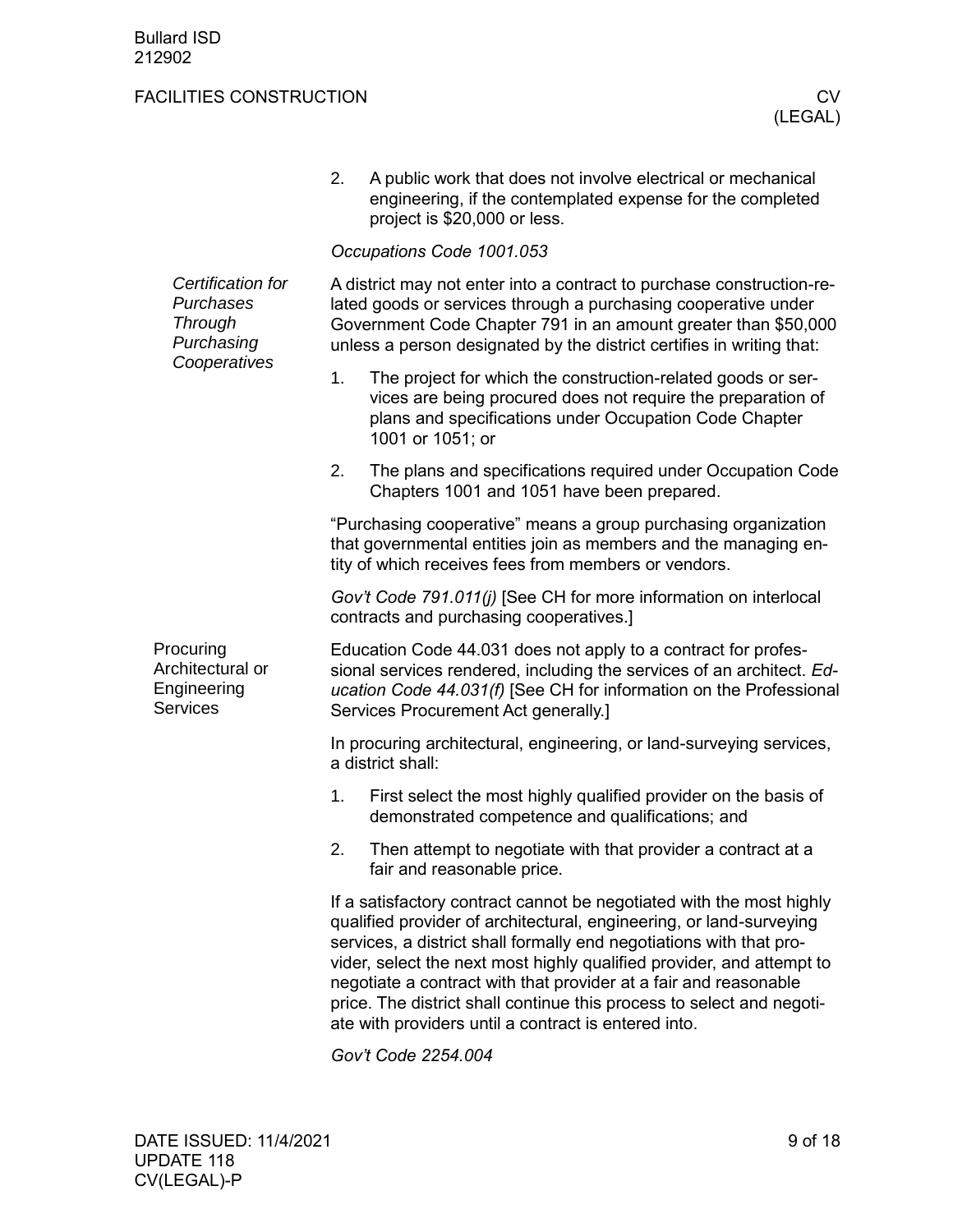| An interlocal contract between a district and a purchasing coopera- |
|---------------------------------------------------------------------|
| tive may not be used to purchase engineering or architectural ser-  |
| vices. Gov't Code 791.011(h)                                        |

<span id="page-9-0"></span>A covenant or promise in, in connection with, or collateral to a contract for engineering or architectural services to which a district is a party is void and unenforceable if the covenant or promise provides that a licensed engineer or registered architect whose work product is the subject of the contract must indemnify or hold harmless the district against liability for damage, other than liability for damage to the extent that the damage is caused by or results from an act of negligence, intentional tort, intellectual property infringement, or failure to pay a subcontractor or supplier committed by the indemnitor or the indemnitor's agent, consultant under contract, or another entity over which the indemnitor exercises control. Contracts for Engineering or **Architectural Services** *Indemnification*

Except as provided below, a covenant or promise in, in connection with, or collateral to a contract for engineering or architectural services to which a district is a party is void and unenforceable if the covenant or promise provides that a licensed engineer or registered architect whose work product is the subject of the contract must defend a party, including a third party, against a claim based wholly or partly on the negligence of, fault of, or breach of contract by the district, the district's agent, the district's employee, or other entity, excluding the engineer or architect or that person's agent, employee, or subconsultant, over which the district exercises control. A covenant or promise may provide for the reimbursement of a district's reasonable attorney's fees in proportion to the engineer's or architect's liability. *Duty to Defend*

A district may require in a contract for engineering or architectural services to which the district is a party that the engineer or architect name the district as an additional insured under the engineer's or architect's general liability insurance policy and provide any defense provided by the policy. *District as Additional Insured*

A contract for engineering or architectural services to which a district is a party must require a licensed engineer or registered architect to perform services: *Standard of Care*

- 1. With the professional skill and care ordinarily provided by competent engineers or architects practicing under the same or similar circumstances and professional license; and
- 2. As expeditiously as is prudent considering the ordinary professional skill and care of a competent engineer or architect.

In a contract for engineering or architectural services to which a district is a party, a provision establishing a different standard of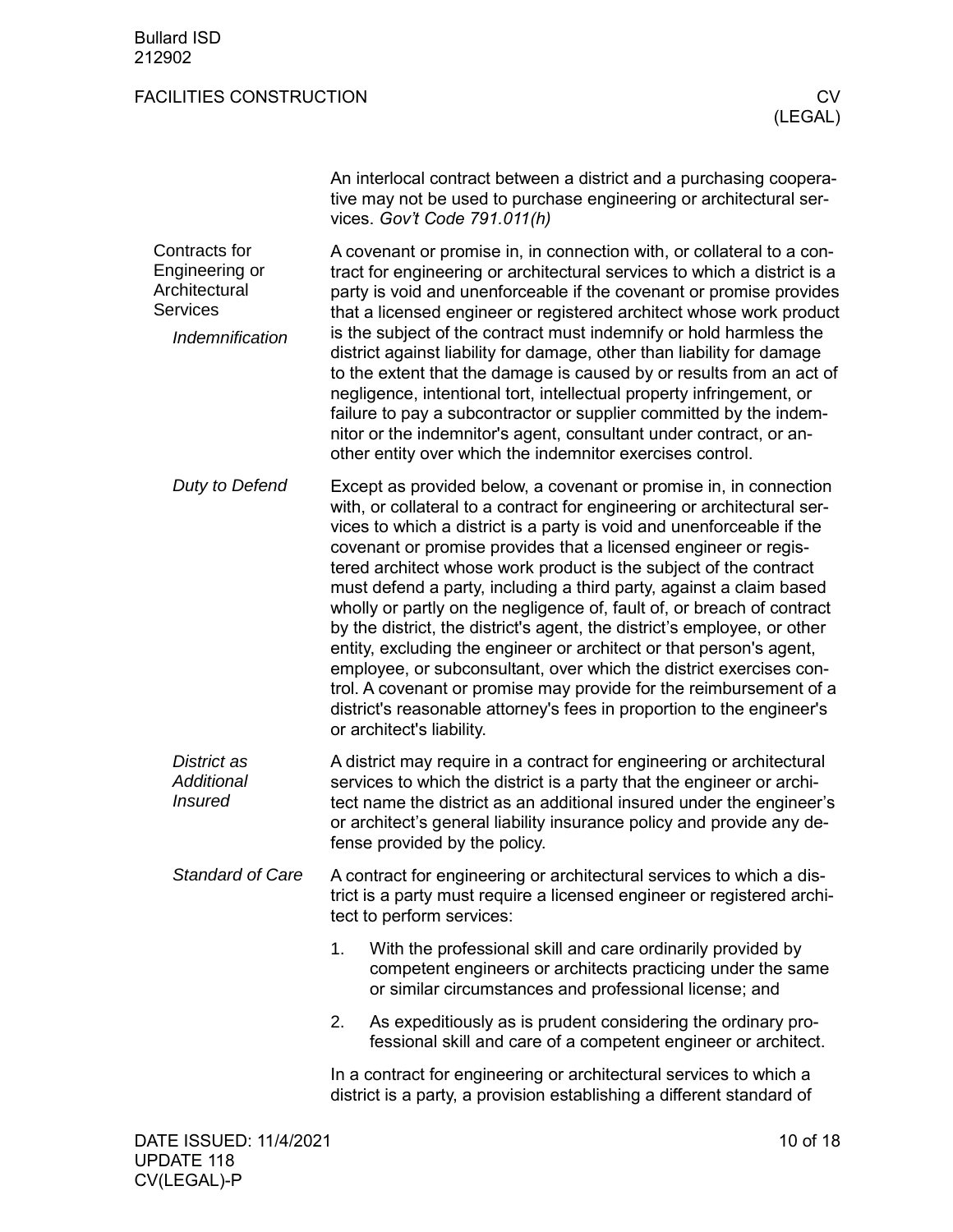<span id="page-10-1"></span><span id="page-10-0"></span>

|                                                 | care than a standard described above is void and unenforceable. If<br>a contract contains a void and unenforceable provision, the stand-<br>ard of care described above applies.                                                                                                                       |  |  |  |  |  |  |  |
|-------------------------------------------------|--------------------------------------------------------------------------------------------------------------------------------------------------------------------------------------------------------------------------------------------------------------------------------------------------------|--|--|--|--|--|--|--|
|                                                 | Nothing in these provisions prohibits a district in a contract for engi-<br>neering or architectural services to which the district is a party from<br>including and enforcing conditions that relate to the scope, fees,<br>and schedule of a project in the contract.                                |  |  |  |  |  |  |  |
|                                                 | Local Gov't Code 271.904                                                                                                                                                                                                                                                                               |  |  |  |  |  |  |  |
| <b>Payment and</b><br><b>Performance Bonds</b>  | A district that makes a public work contract with a prime contractor<br>shall require the contractor, before beginning the work, to execute<br>to the district:                                                                                                                                        |  |  |  |  |  |  |  |
|                                                 | 1.<br>A performance bond if the contract is in excess of \$100,000;<br>and                                                                                                                                                                                                                             |  |  |  |  |  |  |  |
|                                                 | 2.<br>A payment bond if the contract is in excess of \$25,000.                                                                                                                                                                                                                                         |  |  |  |  |  |  |  |
|                                                 | A bond required by this provision must be executed by a corporate<br>surety in accordance with Insurance Code Article 7.19-1 (now In-<br>surance Code 3503.001-.005). A bond for a public work contract<br>with a district must be payable to and its form must be approved by<br>the awarding board.  |  |  |  |  |  |  |  |
|                                                 | Gov't Code 2253.021(a), (d)-(e)                                                                                                                                                                                                                                                                        |  |  |  |  |  |  |  |
|                                                 | The performance bond is solely for the protection of the district<br>awarding the public work contract, in the amount of the contract,<br>and conditioned on the faithful performance of the work in accord-<br>ance with the plans, specifications, and contract documents. Gov't<br>Code 2253.021(b) |  |  |  |  |  |  |  |
|                                                 | The payment bond is solely for the protection and use of payment<br>bond beneficiaries who have a direct contractual relationship with<br>the prime contractor or a subcontractor to supply public work labor<br>or material, and in the amount of the contract. Gov't Code<br>2253.021(c)             |  |  |  |  |  |  |  |
| <b>Failure to Obtain</b><br><b>Payment Bond</b> | If a district fails to obtain from a prime contractor a payment bond<br>as required above:                                                                                                                                                                                                             |  |  |  |  |  |  |  |
|                                                 | 1.<br>The district is subject to the same liability that a surety would<br>have if the surety had issued a payment bond and if the dis-<br>trict had obtained the bond; and                                                                                                                            |  |  |  |  |  |  |  |
|                                                 | 2.<br>A payment bond beneficiary is entitled to a lien on money due<br>to the prime contractor in the same manner and to the same<br>extent as if the public work contract were subject to Property                                                                                                    |  |  |  |  |  |  |  |
|                                                 |                                                                                                                                                                                                                                                                                                        |  |  |  |  |  |  |  |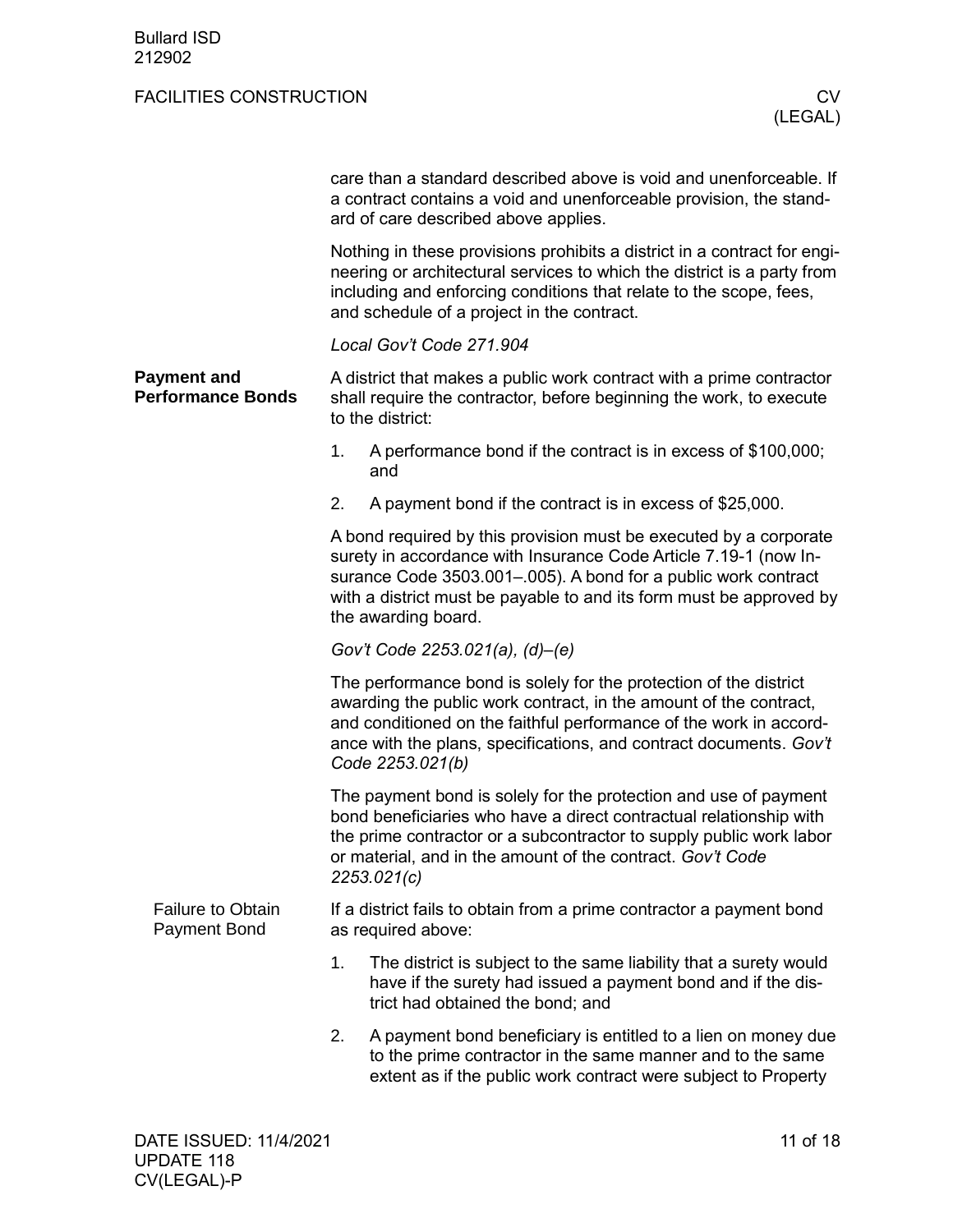<span id="page-11-0"></span>

|                                            | Code Chapter 53, Subchapter J (Lien on Money Due Public<br>Works Contractor).                                                                                                                                                                                                       |  |  |  |  |  |
|--------------------------------------------|-------------------------------------------------------------------------------------------------------------------------------------------------------------------------------------------------------------------------------------------------------------------------------------|--|--|--|--|--|
|                                            | Gov't Code 2253.027(a)                                                                                                                                                                                                                                                              |  |  |  |  |  |
| Bond for Insured<br>Loss                   | A district shall ensure that an insurance company that is fulfilling its<br>obligation under a contract of insurance by arranging for the re-<br>placement of a loss, rather than by making a cash payment directly<br>to the district, furnishes or has furnished by a contractor: |  |  |  |  |  |
|                                            | 1.<br>A performance bond as described above for the benefit of a<br>district; and                                                                                                                                                                                                   |  |  |  |  |  |
|                                            | 2.<br>A payment bond, as described above for the benefit of the<br>beneficiaries described above.                                                                                                                                                                                   |  |  |  |  |  |
|                                            | If the payment bond is not furnished, the district is subject to the<br>same liability that a surety would have if the surety had issued the<br>payment bond and the district had required the bond to be pro-<br>vided.                                                            |  |  |  |  |  |
|                                            | The bonds required to be furnished by the provisions above shall<br>be furnished before the contractor begins work. It is an implied obli-<br>gation under a contract of insurance for the insurance company to<br>furnish these bonds.                                             |  |  |  |  |  |
| Exception to<br><b>Bond</b><br>Requirement | These provisions do not apply to a district when a surety company<br>is complying with an obligation under a bond that had been issued<br>for the benefit of the district.                                                                                                          |  |  |  |  |  |
|                                            | Gov't Code 2253.022                                                                                                                                                                                                                                                                 |  |  |  |  |  |
| <b>Prevailing Wage on</b>                  | "Worker" includes a laborer or mechanic. Gov't Code 2258.001(3)                                                                                                                                                                                                                     |  |  |  |  |  |
| <b>Public Works</b>                        | A worker employed on a public work by or on behalf of a district<br>shall be paid:                                                                                                                                                                                                  |  |  |  |  |  |
|                                            | 1.<br>Not less than the general prevailing rate of per diem wages<br>for work of a similar character in the locality in which the work<br>is performed; and                                                                                                                         |  |  |  |  |  |
|                                            | 2.<br>Not less than the general prevailing rate of per diem wages<br>for legal holiday and overtime work.                                                                                                                                                                           |  |  |  |  |  |
|                                            | The requirements above do not apply to maintenance work. A<br>worker is employed on a public work for purposes of this provision<br>if the worker is employed by a contractor or subcontractor in the<br>execution of a contract for public work with a district.                   |  |  |  |  |  |
|                                            |                                                                                                                                                                                                                                                                                     |  |  |  |  |  |

<span id="page-11-1"></span>*Gov't Code 2258.021*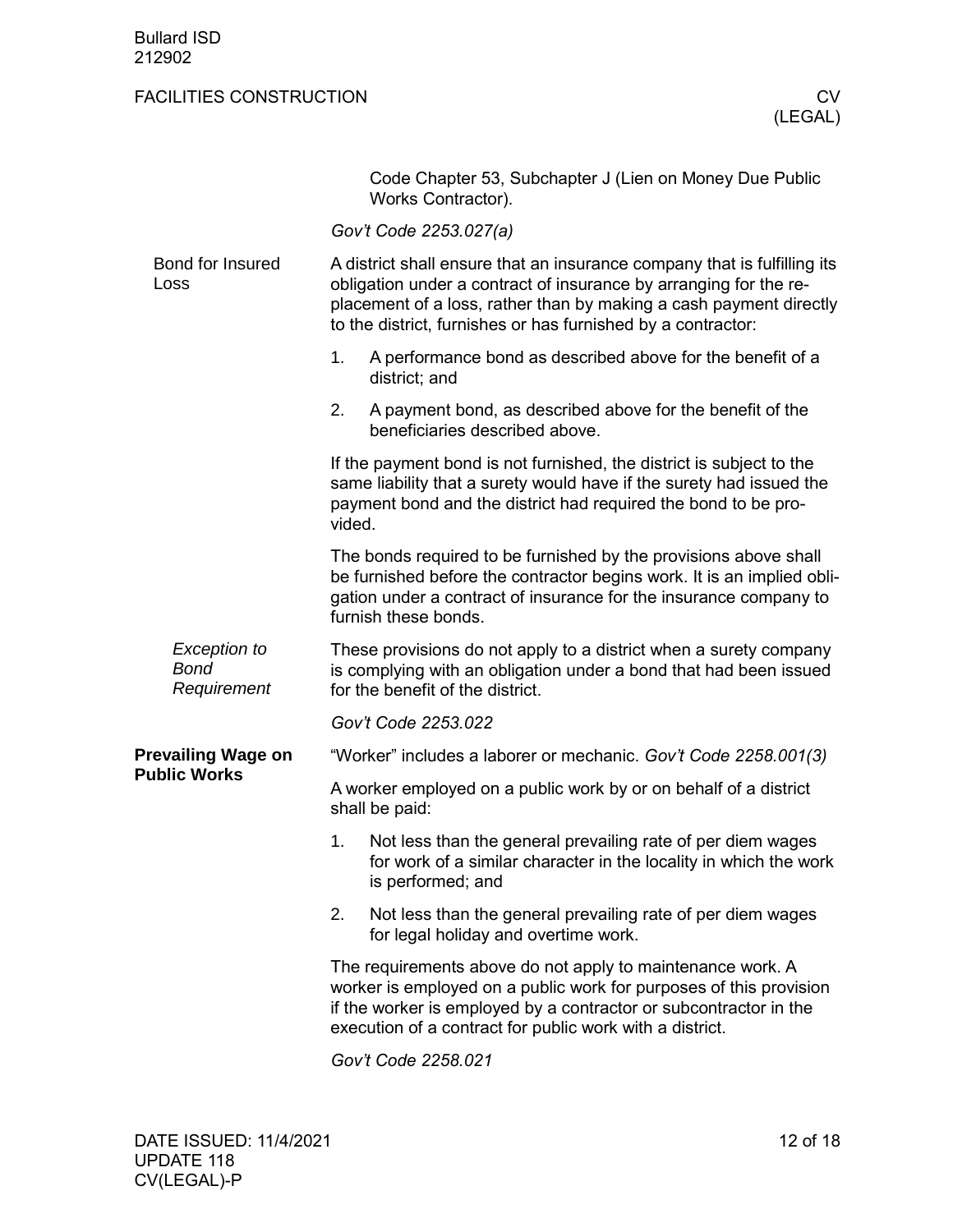<span id="page-12-0"></span>

|                        | by:                                                                          | For a contract for a public work awarded by a district, the board<br>shall determine the general prevailing rate of per diem wages in<br>the district for each craft or type of worker needed to execute the<br>contract and the prevailing rate for legal holiday and overtime work                                                                                                    |          |
|------------------------|------------------------------------------------------------------------------|-----------------------------------------------------------------------------------------------------------------------------------------------------------------------------------------------------------------------------------------------------------------------------------------------------------------------------------------------------------------------------------------|----------|
|                        | 1.                                                                           | Conducting a survey of the wages received by classes of<br>workers employed on projects of a character similar to the<br>contract work in the district in which the public work is to be<br>performed; or                                                                                                                                                                               |          |
|                        | 2.                                                                           | Using the prevailing wage rate as determined by the U.S. De-<br>partment of Labor in accordance with the Davis-Bacon Act (40<br>U.S.C. Section 276a et seq.), and its subsequent amend-<br>ments.                                                                                                                                                                                       |          |
|                        |                                                                              | The board shall determine the general prevailing rate of per diem<br>wages as a sum certain, expressed in dollars and cents. A board<br>shall specify in the call for bids for the contract and in the contract<br>itself the wage rates determined under these provisions. The<br>board's determination of the general prevailing rates of per diem<br>wages is final.                 |          |
|                        |                                                                              | Gov't Code 2258.022(a), (c)-(e)                                                                                                                                                                                                                                                                                                                                                         |          |
|                        |                                                                              | Government Code 2258.022(b) applies to a public work located in<br>a county bordering the United Mexican States or in a county adja-<br>cent to a county bordering the United Mexican States. Gov't Code<br>2258.022(b)                                                                                                                                                                 |          |
| Enforcement            | A board awarding a contract, and an agent or officer of the board,<br>shall: |                                                                                                                                                                                                                                                                                                                                                                                         |          |
|                        | 1.                                                                           | Take cognizance of complaints of all violations of Government<br>Code Chapter 2258 committed in the execution of the con-<br>tract; and                                                                                                                                                                                                                                                 |          |
|                        | 2.                                                                           | Withhold money forfeited or required to be withheld under<br>Government Code Chapter 2258 from the payments to the<br>contractor under the contract, except that the board may not<br>withhold money from other than the final payment without a<br>determination by the board that there is good cause to believe<br>that the contractor has violated Government Code Chapter<br>2258. |          |
|                        |                                                                              | On receipt of information, including a complaint by a worker, con-<br>cerning an alleged violation of Government Code 2258.023 [see<br>Penalty for Noncompliance, below] by a contractor or subcontrac-<br>tor, a board shall make an initial determination as to whether good<br>cause exists to believe that the violation occurred. A board must                                     |          |
| DATE ISSUED: 11/4/2021 |                                                                              |                                                                                                                                                                                                                                                                                                                                                                                         | 13 of 18 |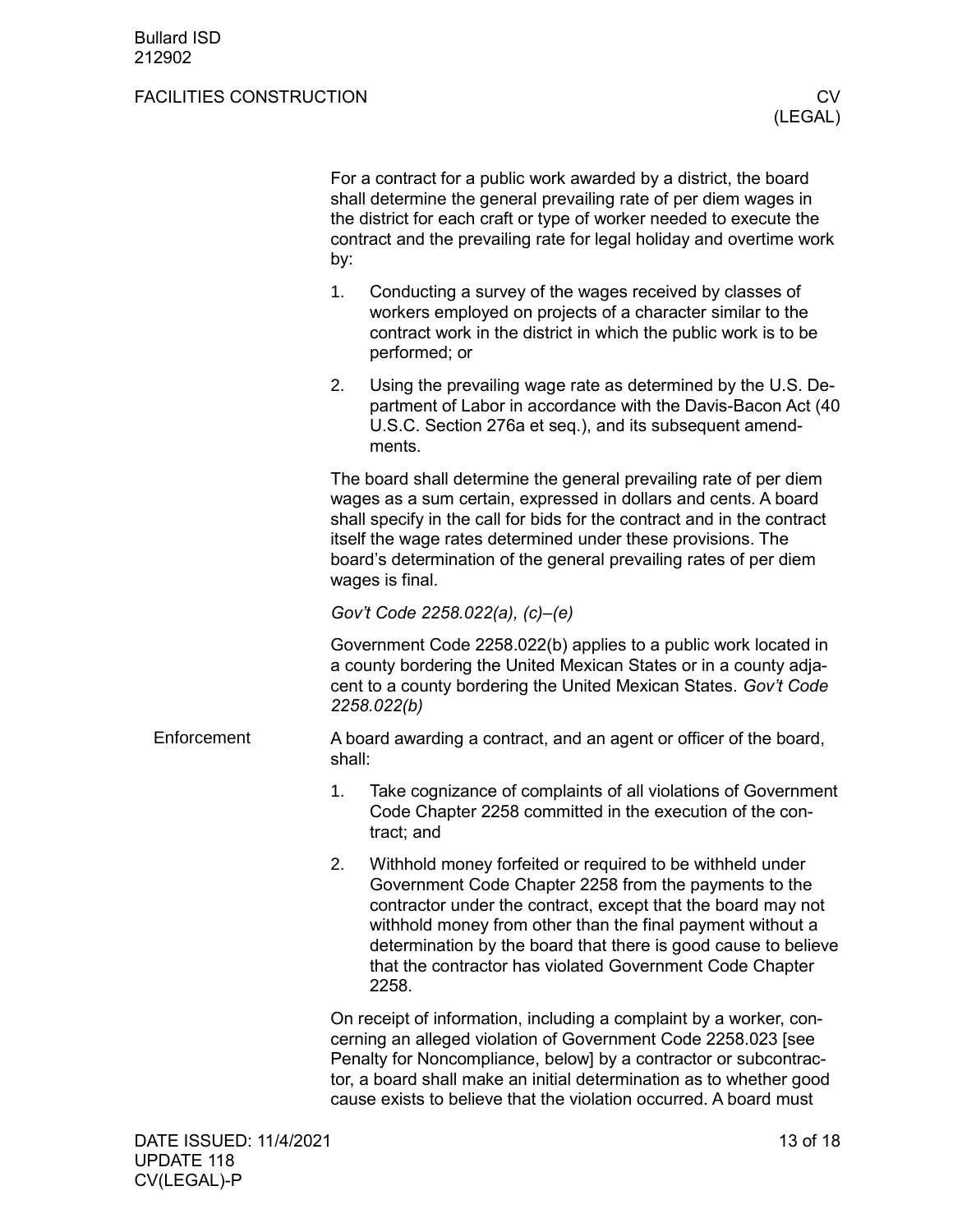<span id="page-13-3"></span><span id="page-13-2"></span><span id="page-13-1"></span><span id="page-13-0"></span>

|                                                      | make its determination before the 31st day after the date the board<br>receives the information. A board shall notify in writing the contrac-<br>tor or subcontractor and any affected worker of its initial determina-<br>tion.                                                                                                                                                                                                                                                                                                                                                                                                                                                                                                                                                                                                                                                                                                                                                                                             |  |  |  |  |
|------------------------------------------------------|------------------------------------------------------------------------------------------------------------------------------------------------------------------------------------------------------------------------------------------------------------------------------------------------------------------------------------------------------------------------------------------------------------------------------------------------------------------------------------------------------------------------------------------------------------------------------------------------------------------------------------------------------------------------------------------------------------------------------------------------------------------------------------------------------------------------------------------------------------------------------------------------------------------------------------------------------------------------------------------------------------------------------|--|--|--|--|
|                                                      | Gov't Code 2258.051-.052(a)-(c)                                                                                                                                                                                                                                                                                                                                                                                                                                                                                                                                                                                                                                                                                                                                                                                                                                                                                                                                                                                              |  |  |  |  |
| Retainage and<br>Reimbursement                       | A board shall retain any amount due under the contract pending a<br>final determination of the violation. Gov't Code 2258.052(d)                                                                                                                                                                                                                                                                                                                                                                                                                                                                                                                                                                                                                                                                                                                                                                                                                                                                                             |  |  |  |  |
|                                                      | Note:<br>Arbitration of unresolved issues is governed by Govern-<br>ment Code 2258.053-055.                                                                                                                                                                                                                                                                                                                                                                                                                                                                                                                                                                                                                                                                                                                                                                                                                                                                                                                                  |  |  |  |  |
|                                                      | A board shall use any amounts retained under Government Code<br>Chapter 2258 to pay the worker the difference between the amount<br>the worker received in wages for labor on the public work at the<br>rate paid by the contractor or subcontractor and the amount the<br>worker would have received at the general prevailing rate as pro-<br>vided in the arbitrator's award. The board may adopt rules, orders,<br>or ordinances relating to the manner in which the reimbursement is<br>made. Gov't Code 2258.056(a)-(b)                                                                                                                                                                                                                                                                                                                                                                                                                                                                                                |  |  |  |  |
| Penalty for<br>Noncompliance                         | The contractor who is awarded a contract by a district or a subcon-<br>tractor of the contractor shall pay not less than the rates deter-<br>mined under these provisions to a worker employed by it in the ex-<br>ecution of the contract. A contractor or subcontractor who violates<br>this provision shall pay to the district on whose behalf the contract<br>is made, \$60 for each worker employed for each calendar day or<br>part of the day that the worker is paid less than the wage rates stip-<br>ulated in the contract. A board awarding a contract shall specify<br>this penalty in the contract. A contractor or subcontractor does not<br>violate this section if a board awarding a contract does not deter-<br>mine the prevailing wage rates and specify the rates in the contract<br>as required by these provisions. The board shall use any money<br>collected under this provision to offset the costs incurred in the ad-<br>ministration of Government Code Chapter 2258. Gov't Code<br>2258.023 |  |  |  |  |
| <b>Criminal Offense</b>                              | An officer, agent, or representative of a district commits an offense<br>if the person willfully violates or does not comply with a provision of<br>Government Code 2258. Gov't Code 2258.058(a)                                                                                                                                                                                                                                                                                                                                                                                                                                                                                                                                                                                                                                                                                                                                                                                                                             |  |  |  |  |
| <b>Required Workers'</b><br>Compensation<br>Coverage | A district that enters into a building or construction contract shall re-<br>quire the contractor to certify in writing that the contractor provides<br>workers' compensation insurance coverage for each employee of<br>the contractor employed on the public project. Each subcontractor<br>shall provide such a certificate relating to coverage of the subcon-<br>tractor's employees to the general contractor, who shall provide the                                                                                                                                                                                                                                                                                                                                                                                                                                                                                                                                                                                   |  |  |  |  |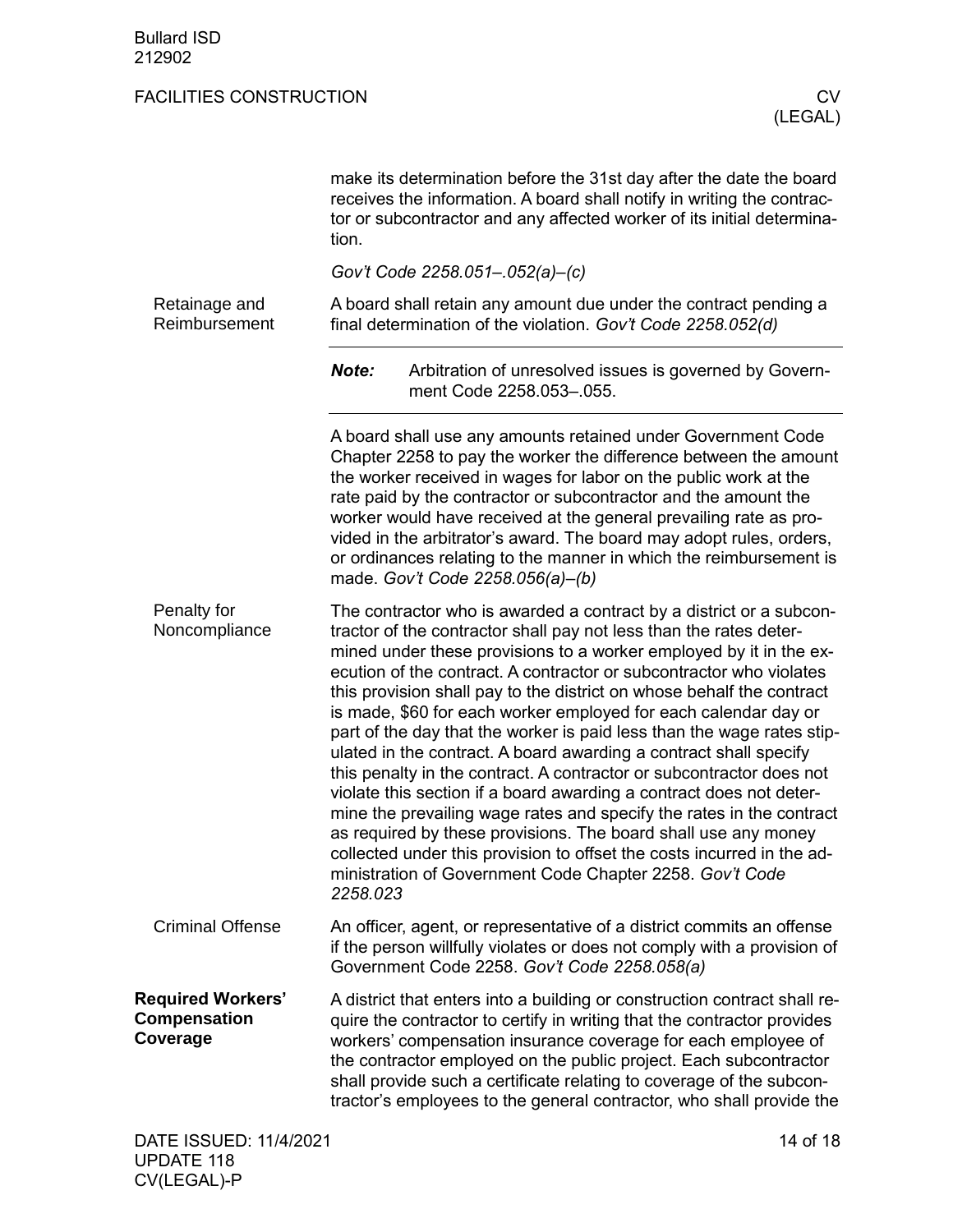subcontractor's certificate to the district. *Labor Code 406.096(a)– (b)*

A district that enters into a building or construction contract on a project shall:

- 1. Include in the bid specifications all the duties and responsibilities of contractors pertaining to required workers' compensation coverage, using the language required by 28 Administrative Code 110.110(c)(7).
- 2. As part of the contract, using the language required by 28 Administrative Code 110.110(c)(7), require the contractor to perform the duties and responsibilities pertaining to required workers' compensation coverage as set out in 28 Administrative Code 110.110(d).
- 3. Obtain from the contractor a certificate of coverage for each person providing services on the project, prior to that person beginning work on the project.
- 4. Obtain from the contractor a new certificate of coverage showing extension of coverage:
	- a. Before the end of the current coverage period, if the contractor's current certificate shows that the coverage period ends during the duration of the project; and
	- b. No later than seven days after the expiration of the coverage for each other person providing services on the project whose current certificate shows that the coverage period ends during the duration of the project.
- 5. Retain certificates of coverage on file for the duration of the project and for three years thereafter.
- 6. Provide a copy of the certificate of coverage to the Texas Department of Insurance, Division of Workers' Compensation upon request and to any person entitled to a copy by law.
- 7. Use the language contained in 28 Administrative Code 110.110(c)(7) for bid specifications and contracts, without any additional words or changes, except those required to accommodate the specific document in which they are contained or to impose stricter standards of documentation.

*28 TAC 110.110(c)*

<span id="page-14-0"></span>This coverage requirement does not apply to sole proprietors, partners, and corporate officers who meet the requirements of Labor **Exception**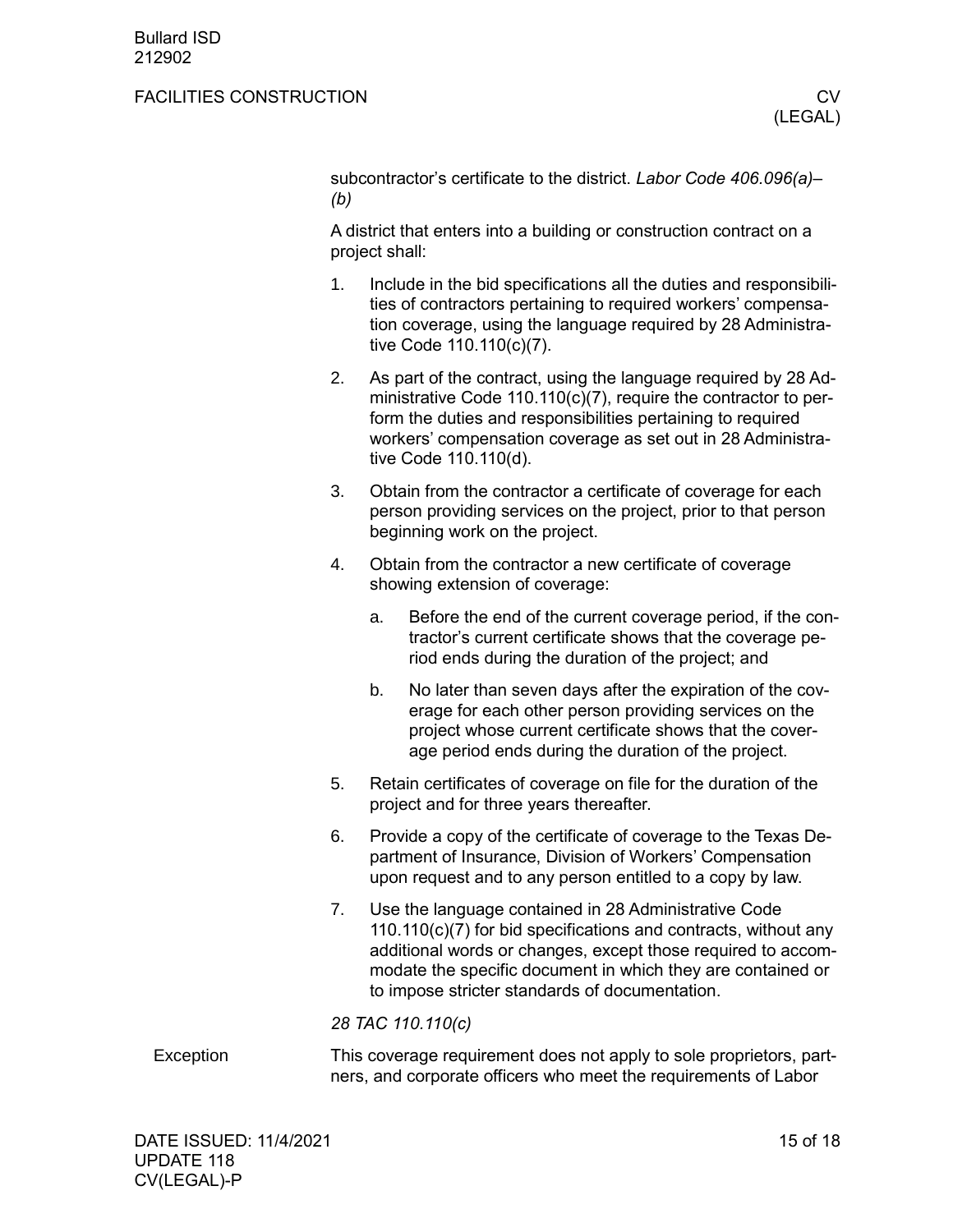<span id="page-15-2"></span><span id="page-15-1"></span><span id="page-15-0"></span>

|                              | Code 406.097(c), and who are explicitly excluded from coverage in<br>accordance with Labor Code 406.097(a). 28 TAC 110.110(i)                                                                                                                                                                                                                                                                                                                                                                                                                                                                                                                                                                                                                                                                                                                                                                                                                                               |
|------------------------------|-----------------------------------------------------------------------------------------------------------------------------------------------------------------------------------------------------------------------------------------------------------------------------------------------------------------------------------------------------------------------------------------------------------------------------------------------------------------------------------------------------------------------------------------------------------------------------------------------------------------------------------------------------------------------------------------------------------------------------------------------------------------------------------------------------------------------------------------------------------------------------------------------------------------------------------------------------------------------------|
| <b>Definitions</b>           | "Persons providing services on the project" includes all persons or<br>entities performing all or part of the services the contractor has un-<br>dertaken to perform on the project, regardless of whether that per-<br>son contracted directly with the contractor and regardless of<br>whether that person has employees. This includes but is not limited<br>to independent contractors, subcontractors, leasing companies,<br>motor carriers, owner-operators, employees of any such entity, or<br>employees of any entity furnishing persons to perform services on<br>the project. "Services" includes but is not limited to providing, haul-<br>ing, or delivering equipment or materials, or providing labor, trans-<br>portation, or other service related to a project. "Services" does not<br>include activities unrelated to the project, such as food/beverage<br>vendors, office supply deliveries, and delivery of portable toilets. 28<br>TAC 110.110(a)(7) |
|                              | "Project" includes the provision of all services related to a building<br>or construction contract for a district. 28 TAC 110.110(a)(8)                                                                                                                                                                                                                                                                                                                                                                                                                                                                                                                                                                                                                                                                                                                                                                                                                                     |
| <b>Criminal Offenses</b>     | For information on criminal offenses for violations of Education<br>Code 44.031, see CH.                                                                                                                                                                                                                                                                                                                                                                                                                                                                                                                                                                                                                                                                                                                                                                                                                                                                                    |
| <b>Enforcement Actions</b>   | Government Code Chapter 2269 may be enforced through an ac-<br>tion for declaratory or injunctive relief filed not later than the 15th<br>day after the date on which the contract is awarded. Gov't Code<br>2269.452                                                                                                                                                                                                                                                                                                                                                                                                                                                                                                                                                                                                                                                                                                                                                       |
| <b>Defects in Facilities</b> | A district that brings an action for recovery of damages for the de-<br>fective design, construction, renovation, or improvement of a dis-<br>trict facility financed by bonds shall provide the commissioner with<br>written notice of the action by registered or certified mail, return re-<br>ceipt requested, not later than the 30th day after the date the ac-<br>tion is filed. If the district fails to comply with this provision, the<br>court or an arbitrator or other adjudicating authority shall dismiss<br>the action without prejudice. The dismissal of an action under this<br>provision extends the statute of limitations on the action for a pe-<br>riod of 90 days.                                                                                                                                                                                                                                                                                 |
|                              | The notice must include a copy of the petition and an itemized list<br>of the defects in the design, construction, renovation, or improve-<br>ment for which the district is seeking damages under the action.                                                                                                                                                                                                                                                                                                                                                                                                                                                                                                                                                                                                                                                                                                                                                              |
|                              | In an action involving an instructional facility financed by bonds for<br>which the district receives state assistance under Education Code<br>Chapter 46, Subchapter A (Instructional Facilities Allotment), the<br>commissioner may join in the action on behalf of the state to pro-                                                                                                                                                                                                                                                                                                                                                                                                                                                                                                                                                                                                                                                                                     |

<span id="page-15-3"></span>tect the state's share in the action.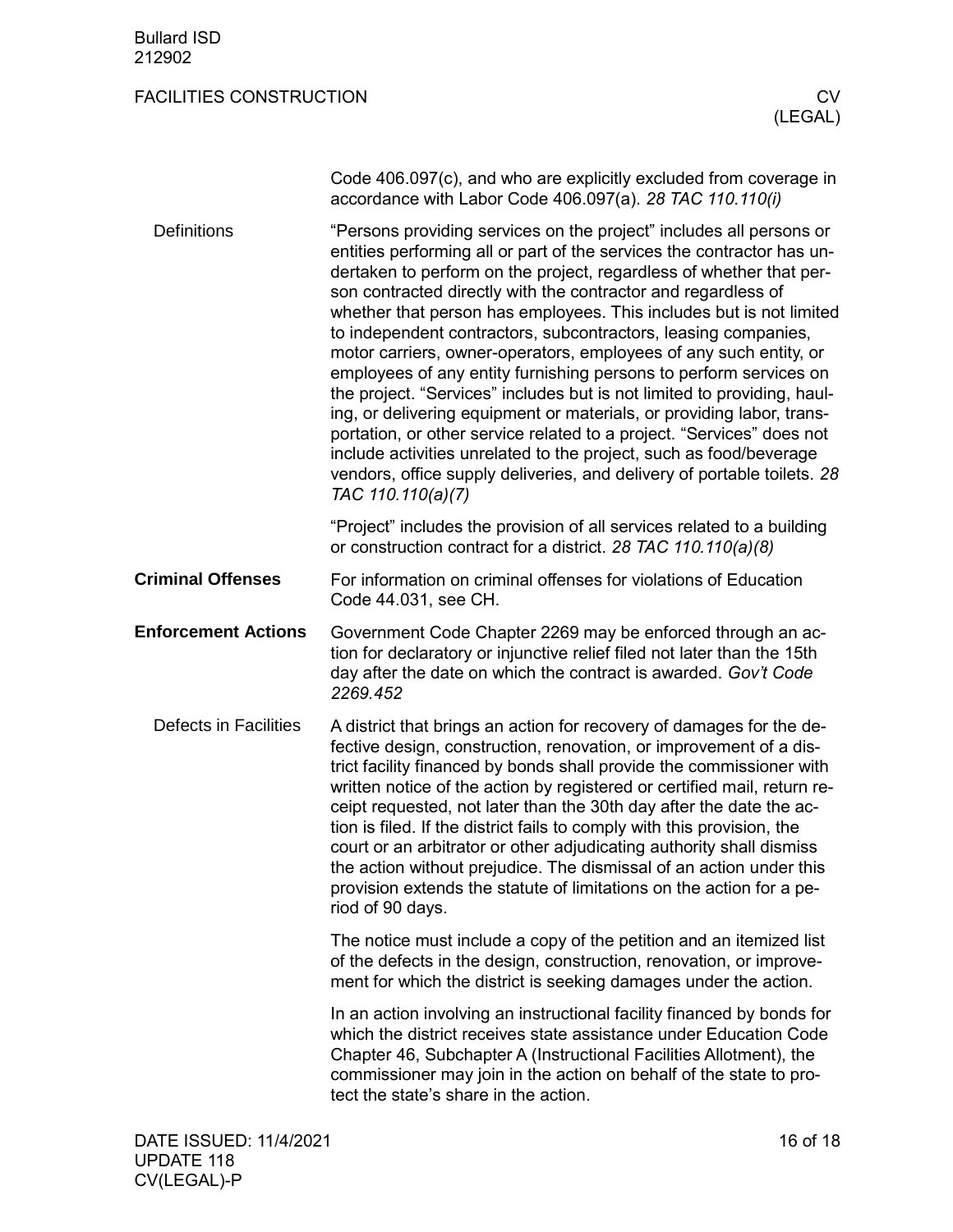A district that brings an action under these provisions shall use the net proceeds from the action for:

- 1. The repair of the defective design, construction, renovation, or improvement of the facility on which the action is brought, including the repair of any ancillary damage to furniture and fixtures;
- 2. The replacement of the facility on which the action is brought;
- 3. The reimbursement of the district for a repair or replacement; or
- 4. Any other purpose with written approval from the commissioner.

Education Code 46.008 applies to the repair. A district shall provide to the commissioner an itemized accounting of any repairs made.

The state's share resulting from an action brought under these provisions involving an instructional facility financed by bonds for which the school district receives state assistance under Education Code Chapter 46, Subchapter A is state property. The district shall send to the comptroller any portion of the state's share not used by the district to repair the defective design, construction, renovation, or improvement of the instructional facility on which the action is brought or to replace the facility. Education Code 48.272 applies to the state's share.

"Net proceeds" means the difference between the amount recovered by or on behalf of a school district in an action, by settlement or otherwise, and the legal fees and litigation costs incurred by the district in prosecuting the action. *Definitions*

> "State's share" means an amount equal to the district's net proceeds from the recovery multiplied by a percentage determined by dividing the amount of state assistance under Education Code Chapter 46, Subchapter A used to pay the principal of and interest on bonds issued in connection with the instructional facility that is the subject of the action by the total amount of principal and interest paid on the bonds as of the date of the judgment or settlement.

#### *Education Code 44.151*

If the attorney general believes that a district has violated or is violating Education Code 44.151(d), (e), or (f) (use of proceeds, accounting, and the state's share), the attorney general may, after providing at least two weeks' notice to the district, bring an action on behalf of the state to enjoin the district from violating those sections. *Attorney General Enforcement*